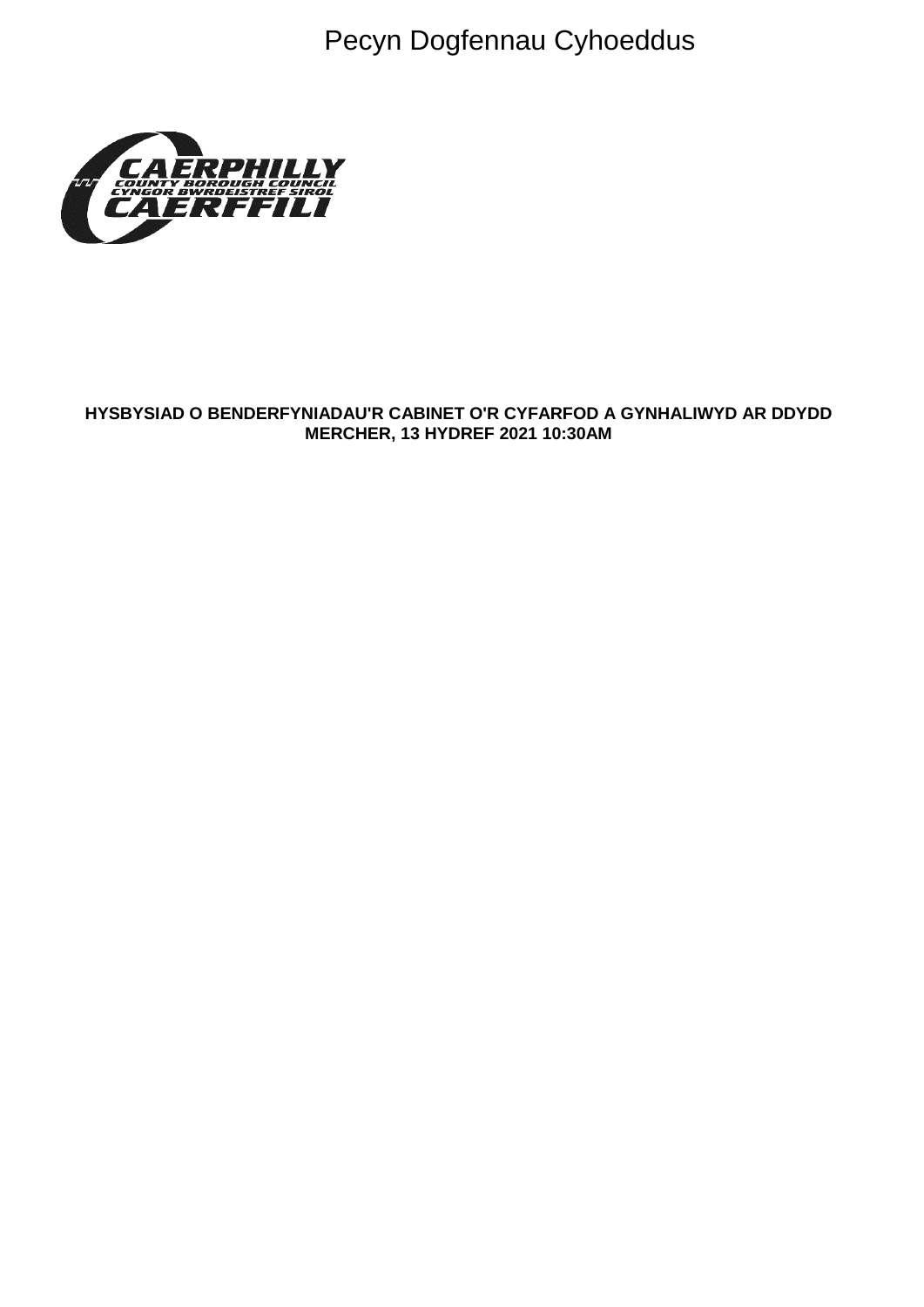# **CAERPHILLY COUNTY BOROUGH COUNCIL**

### **NOTICE OF CABINET DECISIONS FROM THE REMOTE MEETING HELD ON WEDNESDAY 13TH OCTOBER 2021 AT 10:30 A.M.**

#### **PRESENT:**

Councillors: S. Cook, N. George, C. Gordon, P. Marsden, L. Phipps, J. Pritchard, Mrs E. Stenner, A. Whitcombe and R. Whiting.

The Cabinet decisions are set out below. For further details please refer to the relevant Cabinet report.

| <b>ITEM</b> | <b>SUBJECT</b>                                                                        | <b>DECISION</b>                                                                                                                                                                                                                                                                                                                                                                                                                                               | <b>VOTE</b>         |
|-------------|---------------------------------------------------------------------------------------|---------------------------------------------------------------------------------------------------------------------------------------------------------------------------------------------------------------------------------------------------------------------------------------------------------------------------------------------------------------------------------------------------------------------------------------------------------------|---------------------|
| 1.          | Apologies for<br>absence.                                                             | An apology for absence was received from C.<br>Harrhy (Chief Executive)                                                                                                                                                                                                                                                                                                                                                                                       |                     |
| 2.          | Declarations of<br>Interest                                                           | Councillors J. Pritchard and S. Cook declared a<br>personal interest in relation to <b>Agenda Item No. 6</b><br>- 21 <sup>st</sup> Century Schools and Colleges Band B<br><b>Progamme – Update on Phase 2, in that they are</b><br>Local Authority Appointed Governors at Plasyfelin<br>Primary School, as this was a personal interest<br>only there was no requirement for them to leave the<br>meeting and could take full part in the debate and<br>vote. |                     |
|             |                                                                                       | Councillors R. Whiting declared a personal and<br>prejudicial interest in relation to <b>Agenda Item No.</b><br>9, Outcome of Public Consultation on a<br><b>Proposed Community Hall in Ty Sign, Risca in</b><br>that he is on the Committee of the Channel View<br>Community Centre and as such he would leave the<br>meeting when the matter was considered and take<br>no part in the debate and vote.                                                     |                     |
|             |                                                                                       | Councillors N. George declared a personal and<br>prejudicial interest in relation to <b>Agenda Item No.</b><br>9, Outcome of Public Consultation on a<br><b>Proposed Community Hall in Ty Sign, Risca in</b><br>that he is on the Committee of the Channel View<br>Community Centre as well as other Community<br>Groups in the area and as such he would leave the<br>meeting when the matter was considered and take<br>no part in the debate and vote.     |                     |
| 3.          | Cabinet held on 29th<br>September 2021                                                | RESOLVED that the minutes be approved as a<br>correct record.                                                                                                                                                                                                                                                                                                                                                                                                 | Unanimously         |
| 4.          | <b>Cabinet Forward</b><br>Work Programme                                              | The Cabinet Forward Work Programme was noted.                                                                                                                                                                                                                                                                                                                                                                                                                 | No Vote<br>Required |
|             |                                                                                       | <b>EXECUTIVE DECISIONS THAT ARE SUBJECT</b><br><b>TO CALL-IN</b>                                                                                                                                                                                                                                                                                                                                                                                              |                     |
| 5.          | Car Parking at the<br>Twyn, Caerphilly<br>and Rear of High<br><b>Street Blackwood</b> | It was moved and seconded that an additional<br>recommendation at 3.2. of the report to read;<br>promotion of underutilised car parks close to town<br>centres, such <sup>39</sup> Crescent Road, be undertaken to                                                                                                                                                                                                                                            | Unanimously         |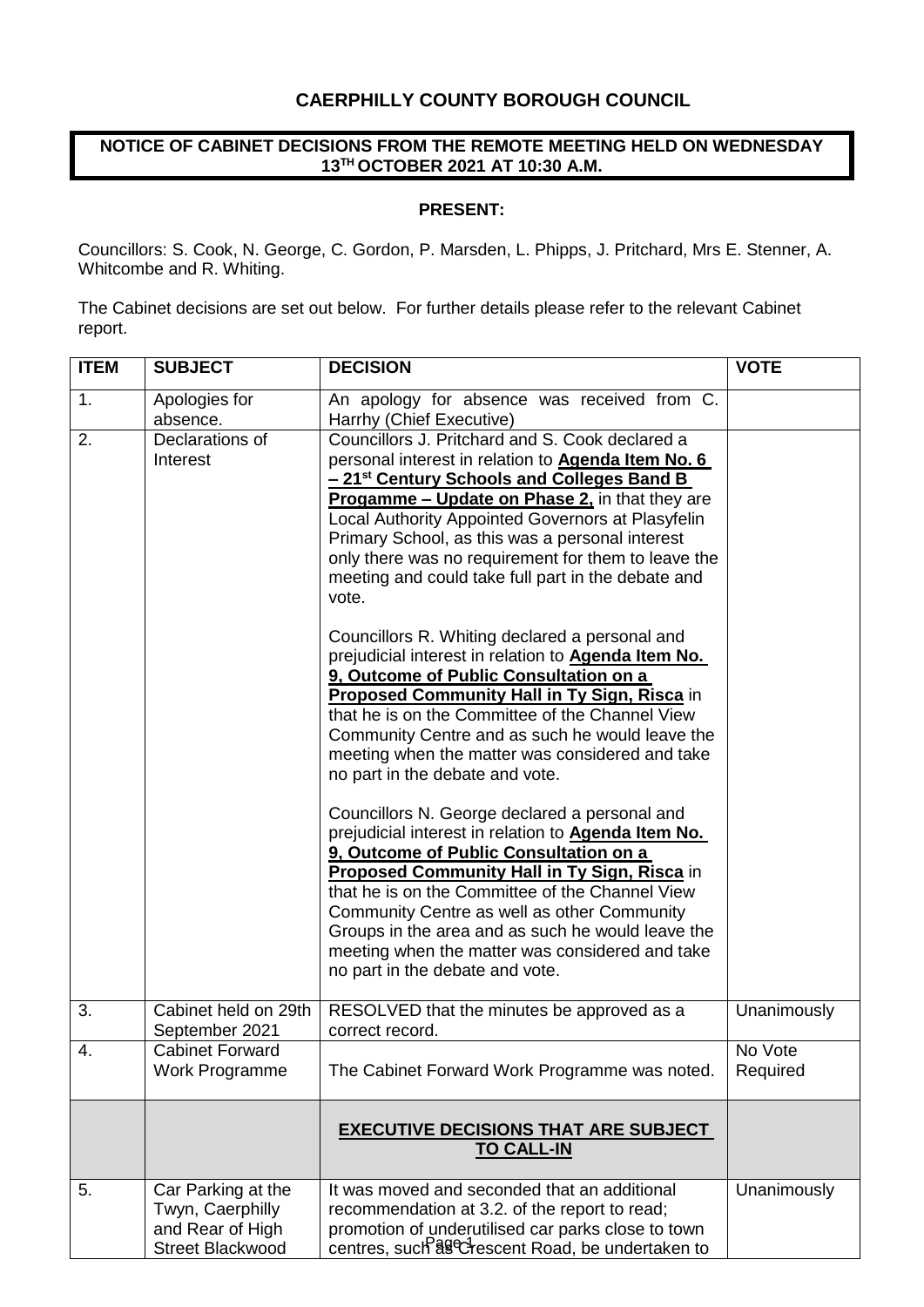|    |                                                                                                              | increase footfall in town centres; and by way of<br>electronic voting this was agreed.                                                                                                                                                                                                                  |             |
|----|--------------------------------------------------------------------------------------------------------------|---------------------------------------------------------------------------------------------------------------------------------------------------------------------------------------------------------------------------------------------------------------------------------------------------------|-------------|
|    |                                                                                                              | RESOLVED that subject to the inclusion of the<br>additional recommendation and for the reasons<br>contained in the Officer's report: -                                                                                                                                                                  |             |
|    |                                                                                                              | 3.1 The temporary free parking agreed on 1st<br>September 2021 prevails and any changes to<br>parking tariffs or ticketing at the Twyn,<br>Caerphilly and High Street, Blackwood are<br>considered as part of the cross-party Scrutiny<br>task and finish work on the future of car<br>parking charges. |             |
|    |                                                                                                              | 3.2 The promotion of underutilised car parks close<br>to town centres, such as Crescent Road, be<br>undertaken to increase footfall in town centres<br>be agreed.                                                                                                                                       |             |
| 6. | 21 <sup>st</sup> Century Schools<br>and Colleges Band                                                        | Considered by the Education Scrutiny Committee<br>on the 21 <sup>st</sup> September 2021                                                                                                                                                                                                                | Unanimously |
|    | B Programme -<br>Update on Phase 2                                                                           | RESOLVED that for the reasons contained in the<br>Officer's report:-                                                                                                                                                                                                                                    |             |
|    |                                                                                                              | a) The contents in this report be noted.                                                                                                                                                                                                                                                                |             |
|    |                                                                                                              | b) The recommendation to proceed to<br>consultation on the proposal for the<br>amalgamation of Llancaeach Junior School<br>and Llanfabon Infants School in line with the<br>requirements of the Welsh Government's<br>School Organisation Code 2018 be<br>approved.                                     |             |
|    |                                                                                                              | c) The consultation process outlined in 5.4.3<br>and 5.5.4 in respect of Plasyfelin Primary<br>School and the Centre for Vulnerable<br>Learners that are not subject to the<br>Statutory requirements of the Welsh<br>Government School Organisation Code<br>2018 be approved.                          |             |
|    |                                                                                                              | d) £4.716m be set aside from the Authority's<br>Place-Shaping Reserve in respect of the<br>Authority's financial contribution to Phase 2<br>of the 21st Century Schools and Colleges<br>Band B programme be approved.                                                                                   |             |
| 7. | <b>Write-Off Debts</b><br>Over £20,000 -<br><b>Business Rates</b><br><b>Arrears for Limited</b><br>Companies | RESOLVED that for the reasons contained in the<br>Officer's report the business rate debts detailed in<br>paras 5.2.1 to 5.3.9 inclusive be written off on the<br>grounds that they are irrecoverable.                                                                                                  | Unanimously |
| 8. | Proposal to Develop<br>Two New Respite<br><b>Facilities</b>                                                  | RESOLVED that for the reasons contained in the<br>Officer's report: -<br>1. The proposal to develop two new respite                                                                                                                                                                                     | Unanimously |